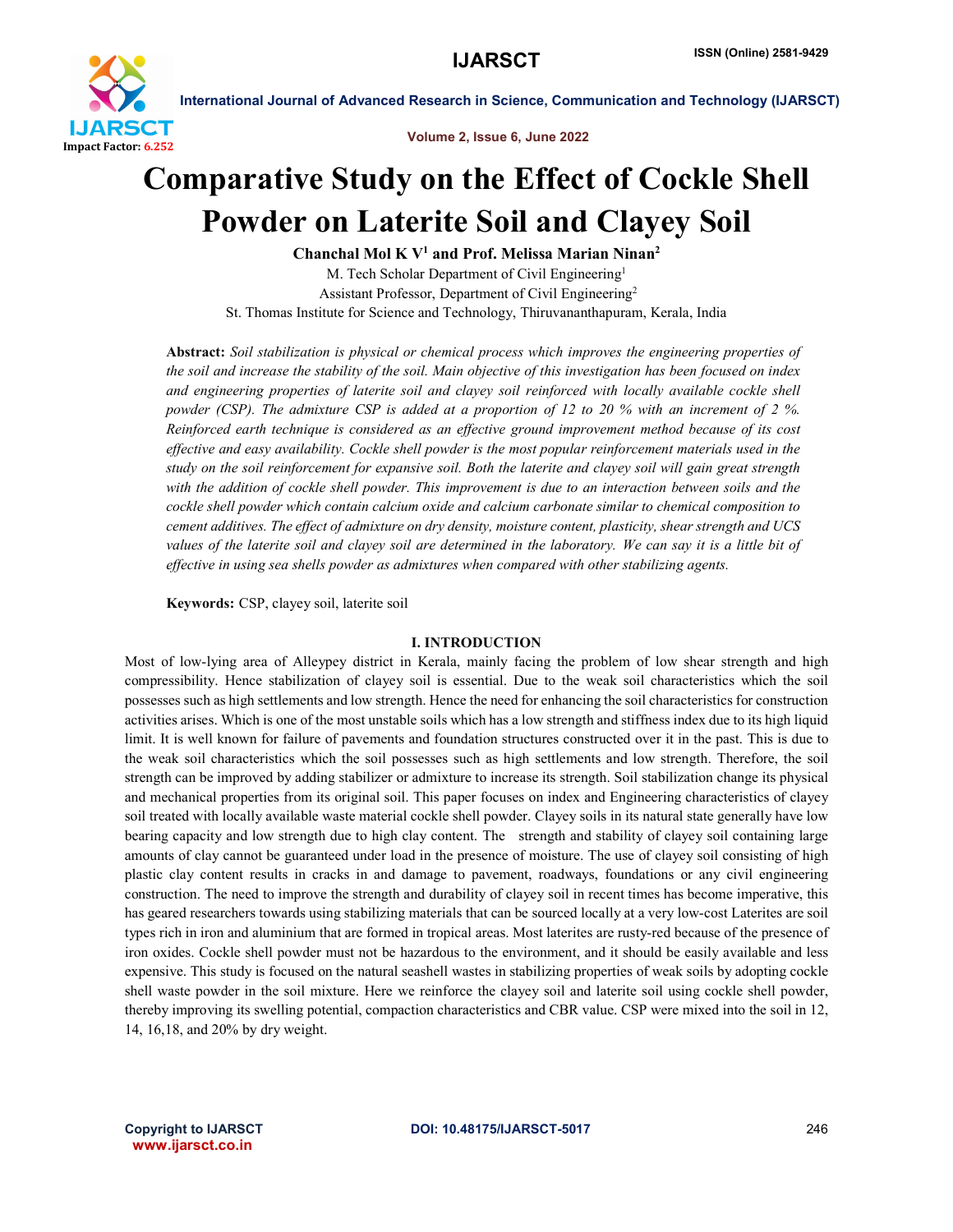

#### Volume 2, Issue 6, June 2022

## II. MATERIALS USED

## 2.1 Clayey Soil

Clayey soil taken are dark brown colour medium sensitive alluvial deposits spread over the Alappuzha in the state of Kerala in India. The soil sample was collected in sack and then air-dried. The sample was collected from a depth of about 1m below the ground level by open excavation.

| <b>SL</b>      | <b>PROPERTY</b>          | <b>RESULT</b>      |
|----------------|--------------------------|--------------------|
| $\mathbf{1}$   | Specific gravity         | 2.156              |
| 2              | <b>Water Content</b>     | 49.96 %            |
| 3              | Classification           | <b>OH</b>          |
| $\overline{4}$ | Plastic limit            | 53.80%             |
| 5              | Liquid limit             | 57.50%             |
| 6              | Plasticity index         | 3.7                |
| 7              | Optimum moisture content | 33.65%             |
| 8              | Dry density              | 1.9gm/cc           |
| 9              | Strength                 | $26\text{kg/cm}^2$ |

| Table 1: Basic Properties of Clayey soil |
|------------------------------------------|
|------------------------------------------|

#### 2.2 Laterite Soil

For the study Laterite soil was collected from Thiruvananthapuram district. The laterite soils are commonly found in the hilly areas *of Tamil* Nadu, Karnataka, Kerala, and Madhya Pradesh. The soil sample was collected in sack and then airdried. The sample was collected from a depth of about 1m below the ground level by open excavation. The colour of laterite soil is mostly reddish. The iron composition of this soil is very high than other soils. Laterite is both a soil and rock type rich in iron and aluminium and is commonly considered to have found in hot and wet tropical area.

| <b>SL</b>      | <b>PROPERTY</b>          | <b>RESULT</b>      |
|----------------|--------------------------|--------------------|
| 1              | Specific gravity         | 2.57               |
| $\overline{2}$ | <b>Water Content</b>     | 20.20%             |
| 3              | Classification           | CL                 |
| $\overline{4}$ | Plastic limit            | 19.56%             |
| 5              | Liquid limit             | 38%                |
| 6              | Plasticity index         | 18.44              |
| 7              | Optimum moisture content | 14.60%             |
| 8              | Dry density              | 1.9gm/cc           |
| 9              | Strength                 | $52\text{kg/cm}^2$ |

Table 2: Basic Properties of laterite soil

#### 2.3 Cockle Shell Powder

Cockle shell is a waste material that can be found near the seaside area. Cockle shell powder is a type of marine byproduct that can be used for soil stabilization. Cockle shell contained 90% of calcium carbonate and 10% of dust and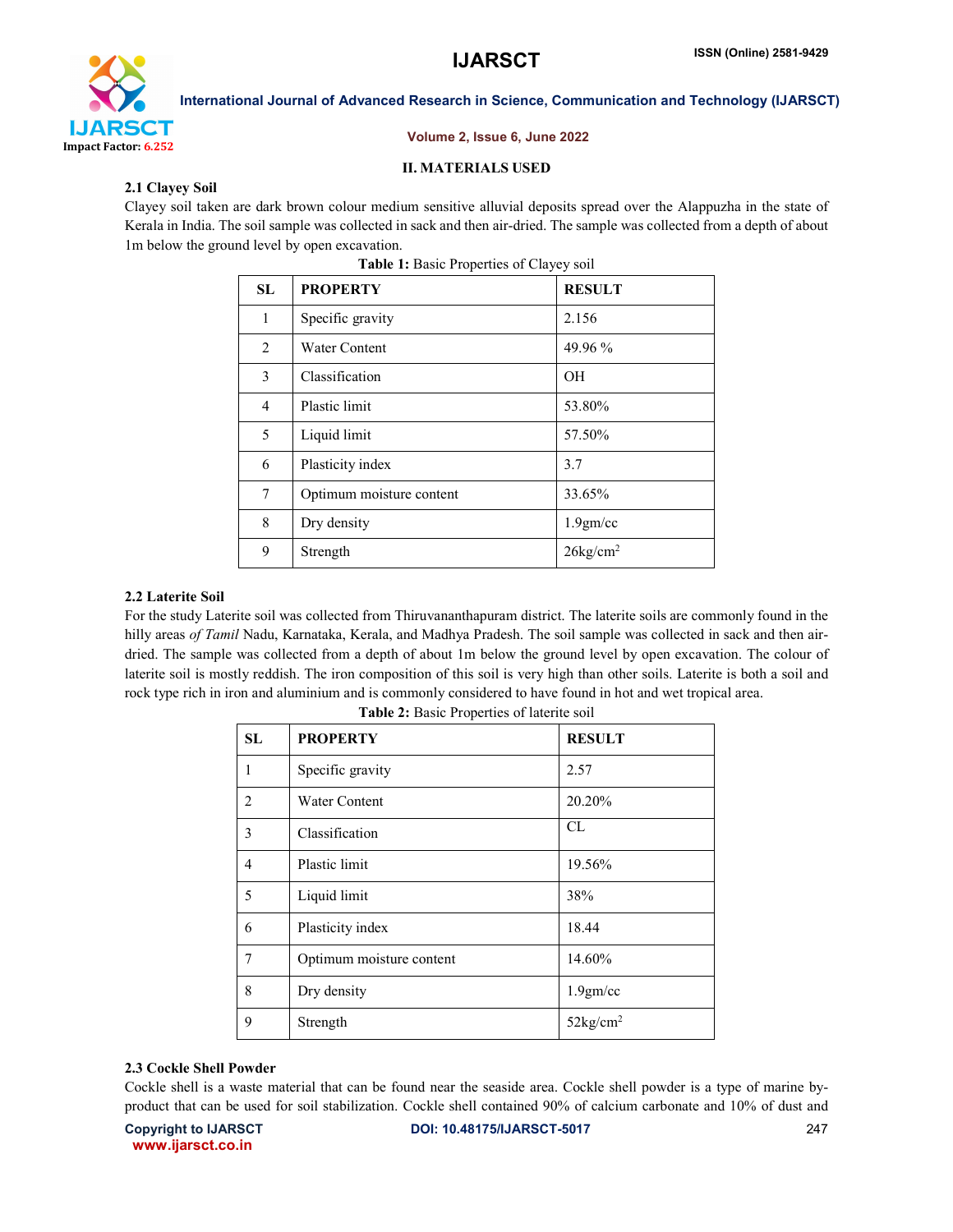

#### Volume 2, Issue 6, June 2022

impurities. It has similar content of cement additives and lime binder which include calcium carbonate and calcium oxide. Cockle shell powder is the most popular reinforcement materials used in the study on the soil reinforcement for soft soil. This study is focused on the natural seashell wastes in stabilizing properties of weak soils by adopting cockle shell waste powder in the soil mixture. The use of cockle shell powder in soil stabilization will reduce environmental impact in carbon emission as well as by inserting the stabilizer in the subgrade layer enhance the durability of the soft soil.

### III. EXPERIMENTAL WORK

#### 3.1 Preparation of Sample

This work presents a comparison of the effect of cockle shell powder on laterite soil and clayey soil. The sample is kept in the oven for drying. Basic properties of soil are determined. The weight of soil sample taken for a test is replaced by a different proportion of the weight of CSP in varying amount of  $12\%, 14\%, 16\%, 18\%$  and  $20\%$ . The soil stabilised with CSP and the strength parameter like OMC-MDD and UCS were determined. By getting out on each result of all the comparison of the best suitable additive mix will be carried out.

#### 3.2 Compaction Test

The modified proctor test was conducted as per IS 2720 (Part7) -1983. The soil was taken and various percentage of CSP were added. The appropriate quantity of water is added, CSP and clayey soil mixture was compacted in mould in 3 layers by modified proctor hammer of 2.6 kg. Again, the laterite soil was taken and various percentage of CSP is added, appropriate amount of water is added. CSP and laterite soil mixture was compacted in mould for 3 layers by a hammer of weight 2.6 kg. The MDD and OMC for different samples were determined.

#### 3.3 Unconfined Compression Test

The UCS test were executed for different percentage of CSP (as per IS 2720 (Part 10)-1991. A cylindrical clayey and laterite sample is prepared. Use a strain rate of 0.5-1.0 percent per minute. Apply the load until failure planes have definitely developed.

## IV. RESULTS AND DISCUSSIONS

According to experimental program, Compaction and UCS were performed on clayey soil and laterite soil with different percentage of CSP. The effect of OMC-MDD relationship and UCS values were considered. The outcomes are presented below.

| SL/N <sub>0</sub> | Clayey soil $+(%)$ CSP | MDD(g/cc) | $OMC$ $%$ | $UCS$ (kg/cm <sup>2</sup> ) |
|-------------------|------------------------|-----------|-----------|-----------------------------|
|                   | $Soil + 0\%$ CSP       | 1.9       | 33.65     | 26                          |
|                   | $Soi1 + 12\%$ CSP      | 1.11      | 41.5      | 41                          |
|                   | $Soi1 + 14\%$ CSP      | 1.13      | 44.78     | 48                          |
|                   | $Soi1 + 16\%$ CSP      | 1.21      | 47.48     | 51                          |
|                   | $Soi1 + 18\%$ CSP      | 1.13      | 46.77     | 31                          |
|                   | $Soil + 20\%$ CSP      | 1.12      | 45        | 28                          |

Table 3: OMC-MDD and UCS value of clayey soil sample with varying percentage of cockle shell powder

| Table 4: OMC-MDD and UCS value of laterite soil sample with varying percentage of cockle shell powder |  |
|-------------------------------------------------------------------------------------------------------|--|
|-------------------------------------------------------------------------------------------------------|--|

| SL/N <sub>0</sub> | Clayey soil $+(%)$ CSP | MDD(g/cc) | OMC $(\% )$ | <b>UCS</b><br>(kg/cm <sup>2</sup> ) |
|-------------------|------------------------|-----------|-------------|-------------------------------------|
|                   | $Soil + 0\%$ CSP       | 1.84      | 13.21       | 52                                  |
|                   | $Soi1 + 12\%$ CSP      | 1.79      | 14.6        | 72                                  |
|                   | $Soil + 14\%$ CSP      | 1.89      | 14.82       | 75                                  |
|                   | $Soil + 16\%$ CSP      | 1.9       | 16.73       | 109                                 |
|                   | $Soi1 + 18\%$ CSP      | 1.86      | 15.24       | 70                                  |
| 6                 | $Soi1 + 20\%$ CSP      | 1.79      | 14.82       | 60                                  |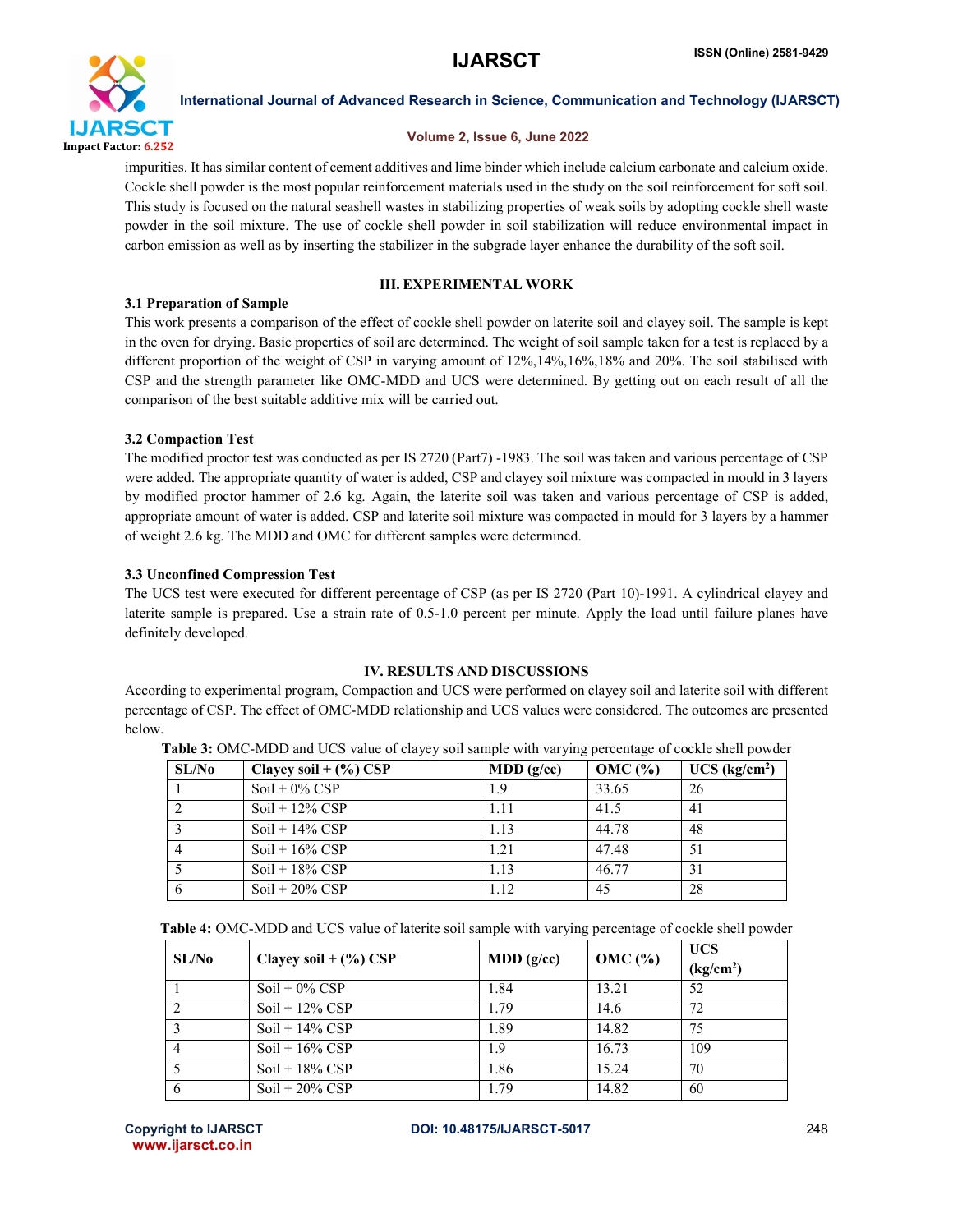

#### Volume 2, Issue 6, June 2022

#### 4.1 Compaction Test with CSP in Clayey Soil

It was observed that Table 3 indicates, with the addition of CSP, MDD increases to optimum and then decreases and OMC also increases to the optimum then decreases. The sample containing 16 % of gives the maximum value of MDD and OMC.



Graph 1: Variation in MDD of clayey soil with different percentage of CSP



Graph 2: Variation in OMC of clayey soil with different percentage of CSP



Graph 3: Compaction curve of clayey soil with different percentage of CSP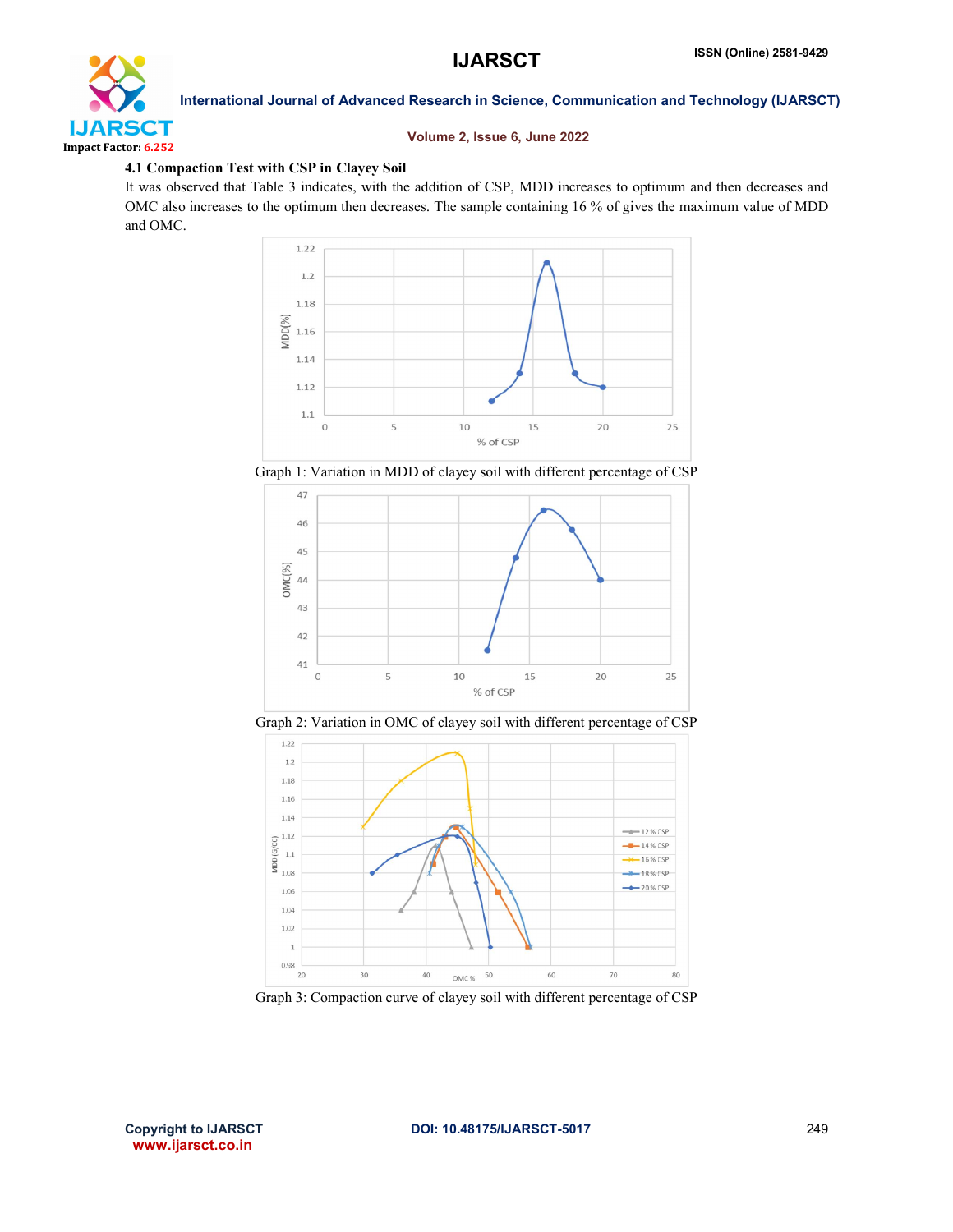

#### Volume 2, Issue 6, June 2022

#### 4.2 Compaction Test with CSP in Laterite Soil

It was observed that Table 4 indicates, with the addition of CSP, MDD increases to optimum and then decreases and OMC also increases to the optimum then decreases. The sample containing 16 % of gives the maximum value of MDD and OMC.



Graph 4: Variation in MDD of laterite soil with different percentage of CSP



Graph 5: Variation in OMC of laterite soil with different percentage of CSP



Graph 6: Compaction curve of laterite soil with different percentage of CSP

#### 4.3 Unconfined Compression Test

It is observed that UCS value increases to an optimum and then decreases by the addition of CSP. Clayey soil has low shear strength, by the addition of CSP its shear strength has increased.

www.ijarsct.co.in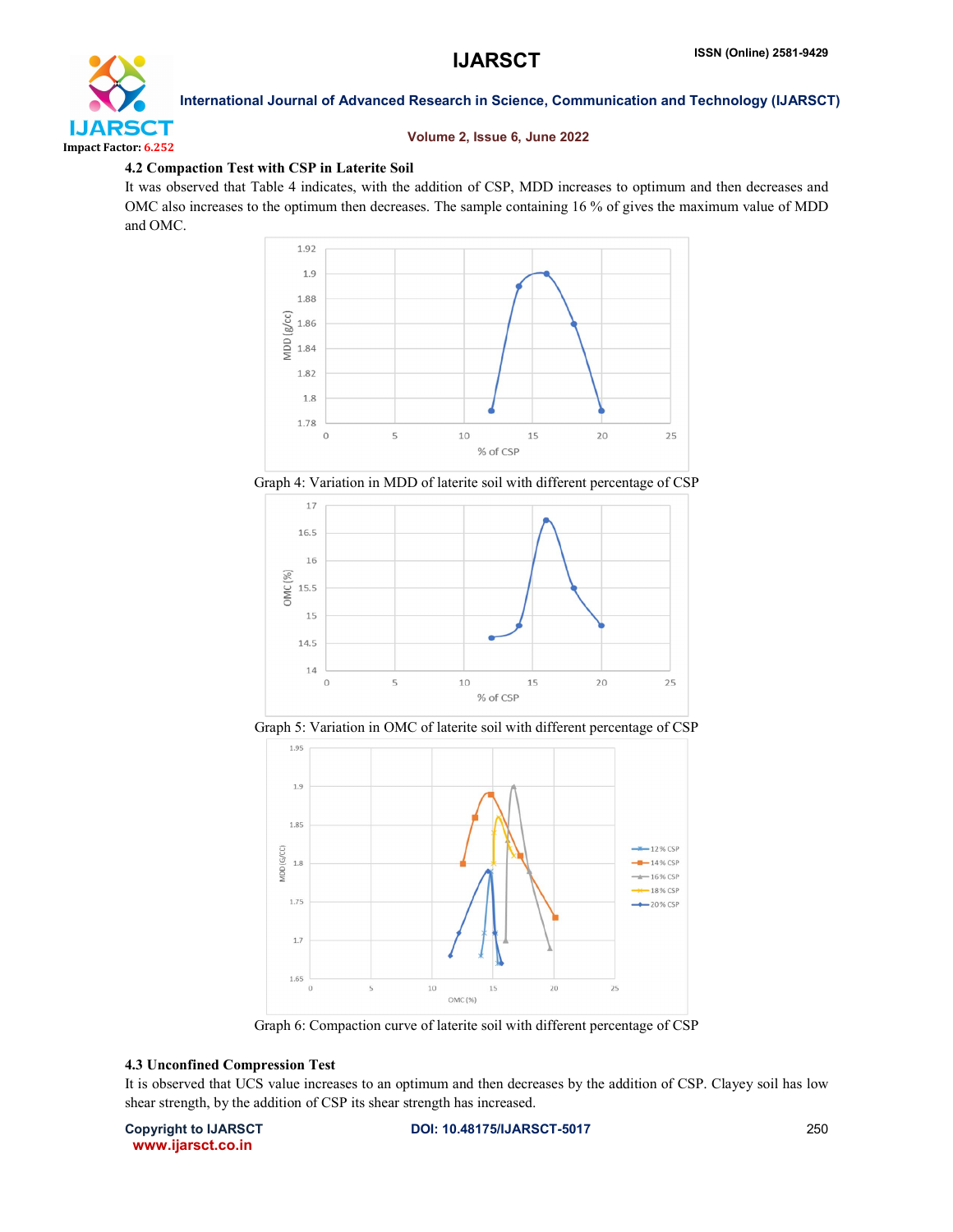# CT Impact Factor: 6.252

International Journal of Advanced Research in Science, Communication and Technology (IJARSCT)



Graph 7: UCS value of clayey soil sample with varying percentage of CSP



Graph 8: UCS value of laterite soil sample with varying percentage of CSP

### V. CONCLUSION

Following conclusions are drawn from the study conducted

The OMC and MDD are influenced by cockle shell powder inclusion, whereas the optimum moisture content increases and the maximum dry density increases to the optimum and then decreases. The UCS of soil is found to increase with the addition of cockle shell powder to the soil. The optimum UCS of 51 kg/cm2 is obtained for 16% of CSP in clayey soil and the optimum UCS of 109 kg/cm2 is obtained for 16 % of CSP in laterite soil. As the CSP increases UCS increases up to 16% and there after it decreases, we can say it is a little bit of effective in using cockle shells powder as admixtures when compared with other stabilizing agents.

### ACKNOWLEDGMENT

I hereby express my deep sense of gratitude to my guide Ms. Melissa Marian Ninan, Asst Professor, Department of Civil Engineering, St Thomas Institute for Science and Technology, Trivandrum, for the valuable guidance, constant encouragement and creative suggestions offered during the course of this seminar and also in preparing this report. I express my sincere thanks to Dr A.G Mathew, Principal, Mr. Asish Prasad, Head of Civil Engineering Department, Ms. Melissa Marian Ninan., Staff Advisor and Ms. Sudha A.R., Seminar Co-ordinator, Department of Civil Engineering, St Thomas Institute for Science and Technology, Trivandrum for providing necessary facilities and guidance. I extend my sincere thanks to all faculty members of the Department of Civil Engineering and my friends for their help and support. Above all, I thank God Almighty without whose blessings this effort would not have been a reality.